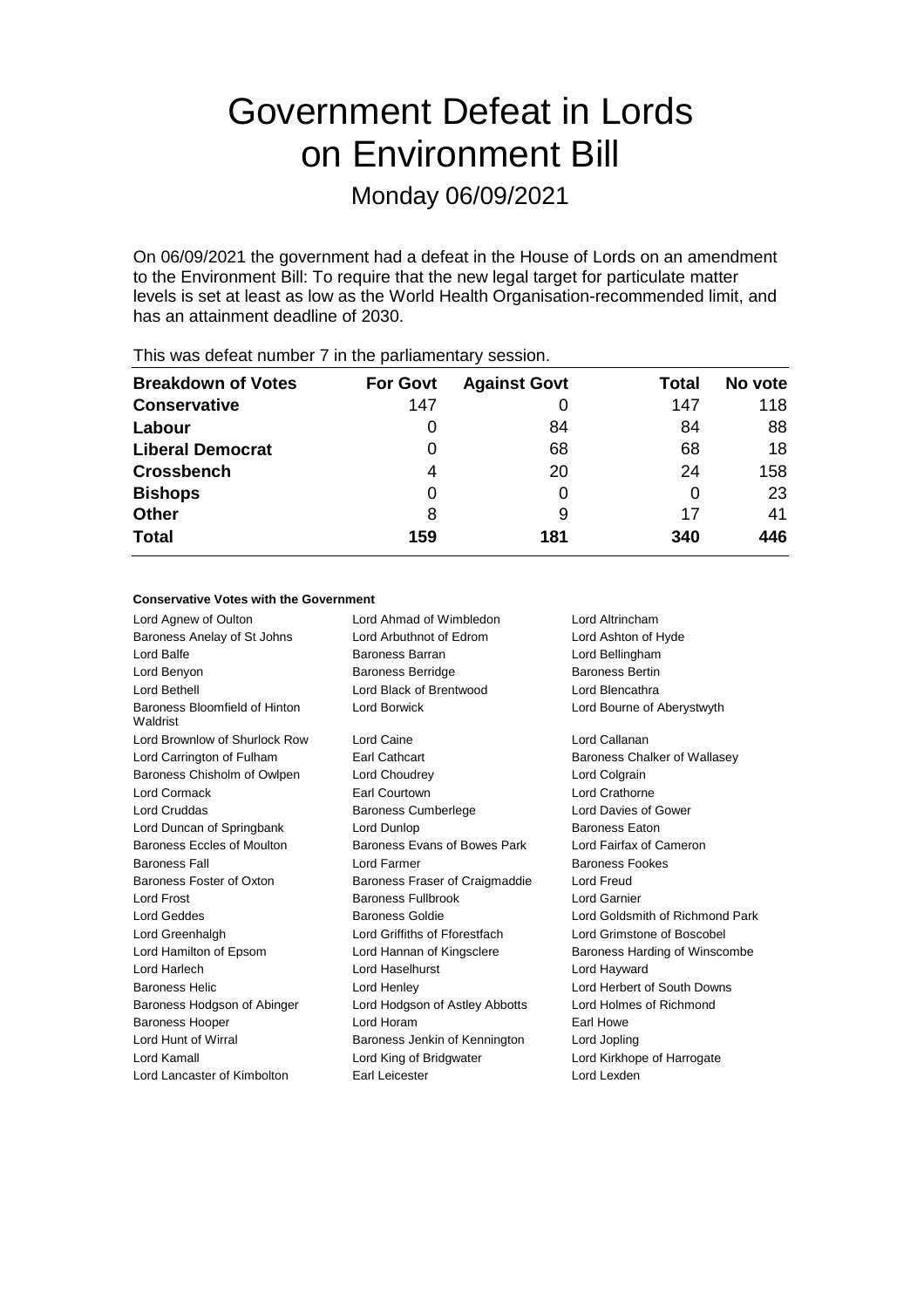Baroness Manzoor Lord Marlesford Lord McInnes of Kilwinning Baroness McIntosh of Pickering Lord McLoughlin Baroness Meyer Baroness Mobarik Duke of Montrose Lord Moylan Lord Moynihan Lord Naseby Lord Nash Baroness Noakes Lord Norton of Louth Lord O'Shaughnessy Lord Parkinson of Whitley Bay Lord Pickles Baroness Pidding Lord Popat **Baroness Rawlings** Lord Reay Baroness Redfern Viscount Ridley Correct Lord Risby Lord Robathan Baroness Rock Lord Rotherwick Baroness Sanderson of Welton Lord Sandhurst Lord Sarfraz Lord Sassoon **Baroness Sater** Baroness Scott of Bybrook Baroness Seccombe Lord Selkirk of Douglas Lord Sharpe of Epsom Lord Sheikh Lord Sherbourne of Didsbury Baroness Shields Lord Shinkwin Earl Shrewsbury Lord Smith of Hindhead Baroness Stedman-Scott Lord Sterling of Plaistow Lord Stewart of Dirleton Baroness Stowell of Beeston Lord Strathclyde Baroness Stroud Baroness Sugg Lord Suri Lord Taylor of Holbeach Lord Trefgarne **Viscount Trenchard** Lord True Lord Udny-Lister Baroness Vere of Norbiton Lord Vinson Baroness Warsi Lord Wei Lord Wharton of Yarm Baroness Williams of Trafford Lord Young of Cookham Viscount Younger of Leckie

Earl Lindsay Lord Lingfield Lord Mackay of Clashfern Baroness Neville-Jones Baroness Neville-Rolfe Baroness Nicholson of Winterbourne

#### **Conservative Votes against the Government**

## **Labour Votes with the Government**

# **Labour Votes against the Government**

Lord Bach Lord Bassam of Brighton Lord Berkeley Baroness Blower Lord Blunkett Lord Boateng Lord Bradley Lord Brooke of Alverthorpe Lord Browne of Ladyton Baroness Bryan of Partick **Lord Carter of Coles** Baroness Chakrabarti Viscount Chandos Baroness Chapman of Darlington Lord Clark of Windermere Lord Coaker **Baroness Cohen of Pimlico** Lord Collins of Highbury Baroness Crawley Lord Davidson of Glen Clova Lord Davies of Brixton Baroness Donaghy **Baroness Drake** Baroness Drake Lord Eatwell Lord Elder Lord Falconer of Thoroton Lord Foulkes of Cumnock Baroness Golding Lord Grantchester Lord Grocott Viscount Hanworth Lord Harris of Haringey Lord Haworth Baroness Hayman of Ullock Baroness Healy of Primrose Hill Lord Hendy Baroness Henig Baroness Hilton of Eggardon Lord Hollick Lord Hunt of Kings Heath **Baroness Jones of Whitchurch** Lord Kennedy of Southwark Baroness Kennedy of The Shaws Lord Khan of Burnley **Baroness Kingsmill** Lord Knight of Weymouth Lord Layard Lord Liddle Baroness Massey of Darwen Lord McAvoy Charless Massey of Darwen Lord McAvoy Charless McDonagh Baroness McIntosh of Hudnall Lord McKenzie of Luton Lord McNicol of West Kilbride Baroness Merron Baroness Morris of Yardley Baroness Osamor Baroness Primarolo **Baroness Ramsay of Cartvale** Baroness Rebuck Lord Robertson of Port Ellen Lord Rooker Lord Rosser Lord Sawver **Baroness Sherlock** Lord Sikka Baroness Smith of Basildon Lord Snape Lord Soley Viscount Stansgate Baroness Thornton Lord Tomlinson Lord Touhig Lord Tunnicliffe Lord Watson of Invergowrie

Baroness Adams of Craigielea Lord Adonis Lord Anderson of Swansea Lord Watts **Lord West of Spithead** Baroness Wheeler